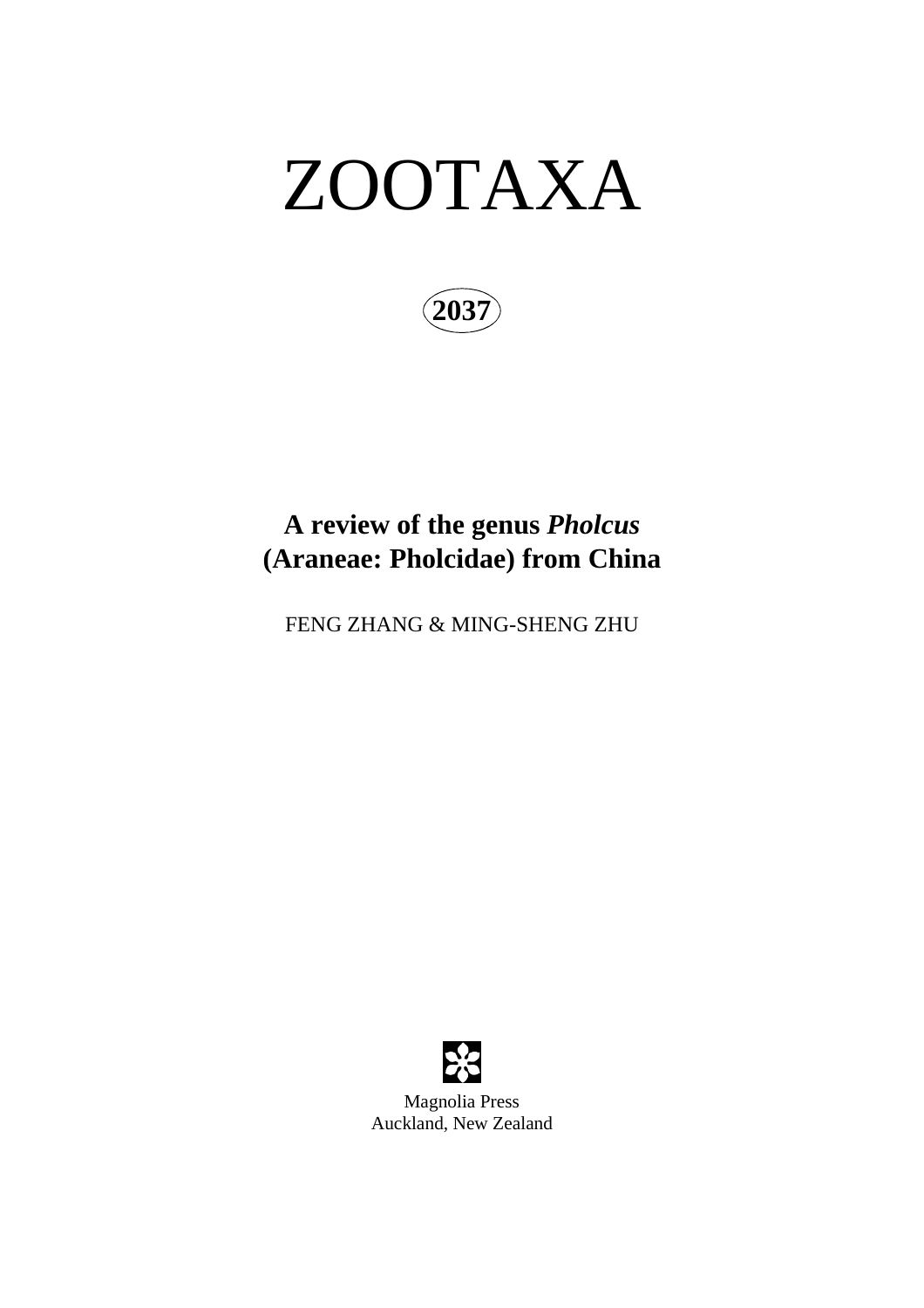Feng Zhang & Ming-sheng Zhu **A review of the genus** *Pholcus* **(Araneae: Pholcidae) from China** (*Zootaxa* 2037)

114 pp.; 30 cm.

16 March 2009

ISBN 978-1-86977-329-8 (paperback)

ISBN 978-1-86977-330-4 (Online edition)

FIRST PUBLISHED IN 2009 BY Magnolia Press P.O. Box 41-383 Auckland 1346 New Zealand e-mail: zootaxa@mapress.com http://www.mapress.com/zootaxa/

© 2009 Magnolia Press

All rights reserved.

No part of this publication may be reproduced, stored, transmitted or disseminated, in any form, or by any means, without prior written permission from the publisher, to whom all requests to reproduce copyright material should be directed in writing.

This authorization does not extend to any other kind of copying, by any means, in any form, and for any purpose

other than private research use.

ISSN 1175-5326 (Print edition) ISSN 1175-5334 (Online edition)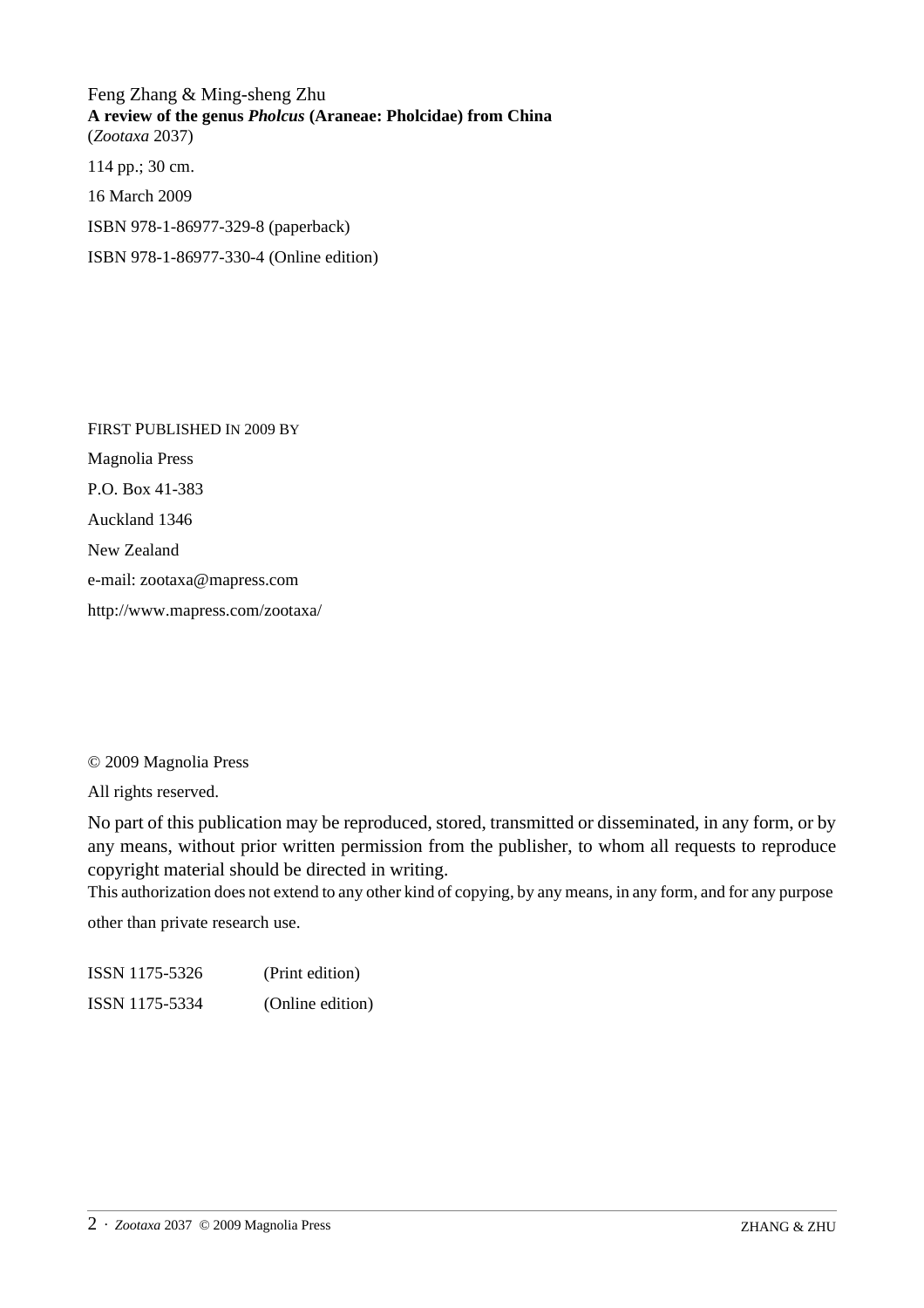



### A review of the genus *Pholcus* (Araneae: Pholcidae) from China

#### FENG ZHANG<sup>1</sup> & MING-SHENG ZHU<sup>2</sup>

College of Life Sciences, Hebei University, Baoding Hebei 071002, China. E-mail:  $^1$ zhangfeng@hbu.edu.cn,  $^2$ mingshengzhu@263.net

#### **Table of contents**